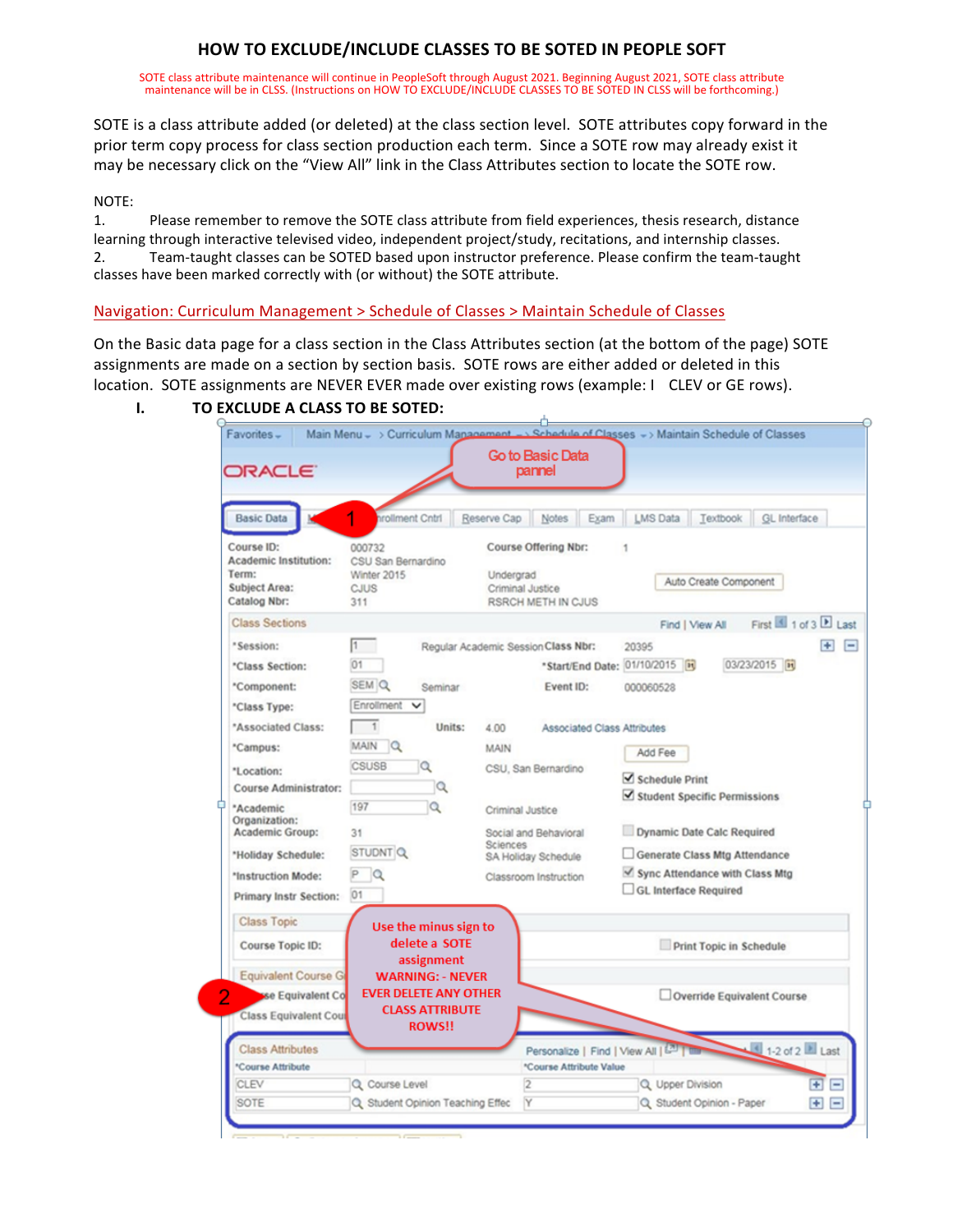### II. **TO INCLUDE A CLASS TO BE SOTED:**

1. Add a SOTE Attribute on the Basic Data



2. Enter SOTE or use the lookup tool in the Course Attribute field: